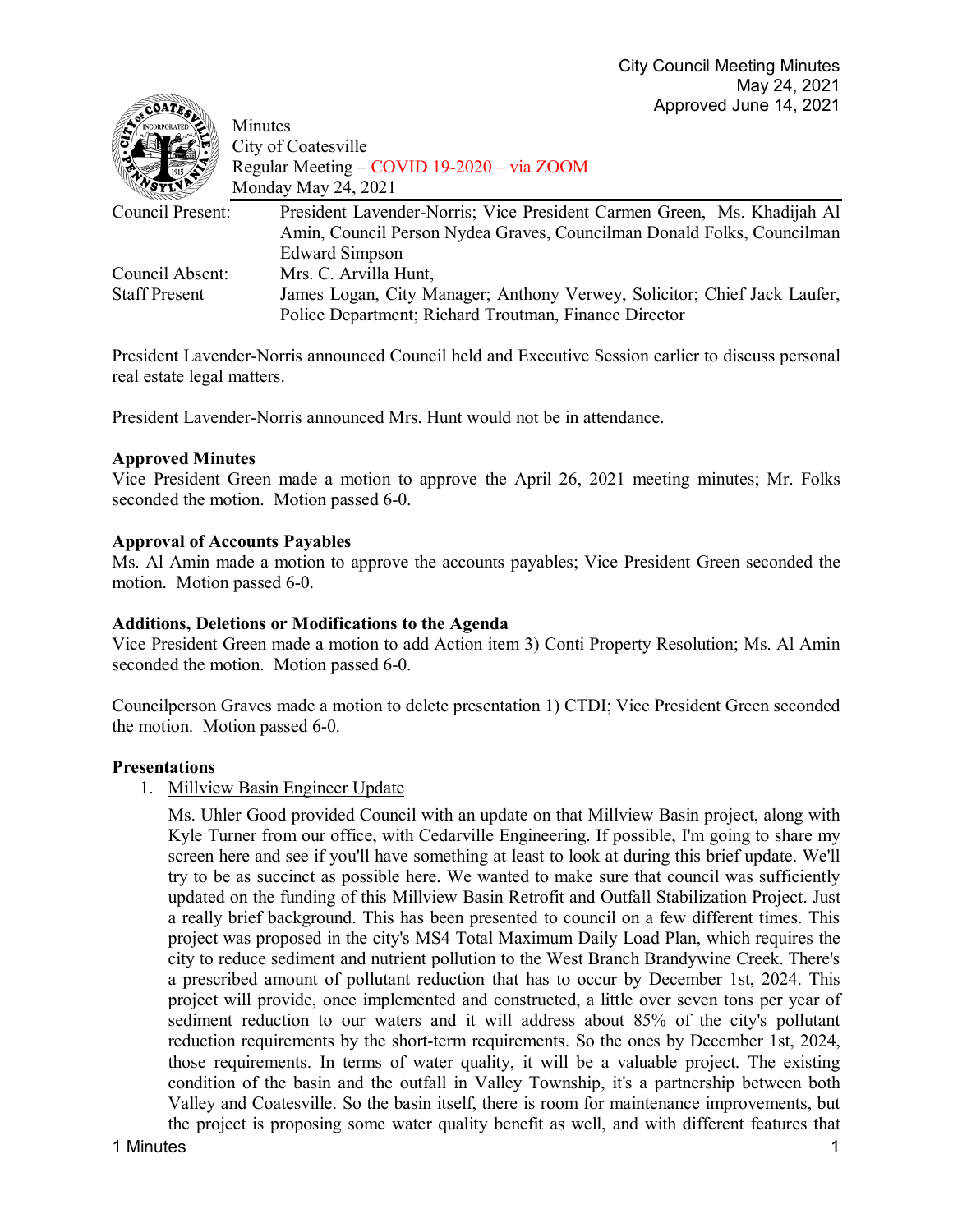provide added value there. Cedarville completed a feasibility study back in September 2019 and then applied for a Growing Greener grant on behalf of the city, just through Pennsylvania Department of Environmental Protection in December 2019. We just heard back in December 2020, so it took a long time for them to make the awards. \$300,000 was awarded to the city for this project. Now, for the original scope, which was the retrofit of the basin, so repairs and putting in water quality features, and stabilizing the outfall in Valley Township, there was \$150,000, just approximately, just under that, funding shortfall for the original project scope. That originally is ... It's to be split between Valley and Coatesville. Kyle's going to describe how a CDBG grant was submitted that will help to fill this gap and address some additional infrastructure issues.

Mr. Turner stated as Beth mentioned, we applied for a CDBG, Community Development Block Grant last week to fill in the funding gap for that. The request was for \$383,243. Predominantly worked with CG and city administration to submit the application. This funding not only covers the funding gap, but it also includes some additional work within both the City of Coatesville and Valley Township, specifically it involves the redesign of a pipe that you can see here in the upper right. The inlet is in the City of Coatesville, but the pipe crosses the road into Valley Township and outfalls on a private property. The funding will cover that replacement as well. The funding will also cover some work that Valley had to do that was requested by the property owner in Valley Township at the outfall. And then most notably the funding will also be to repair some of the severe erosion that is occurring in the southeast corner of the parking lot of the Millview Park. There're currently three different pipes that are outfalling a good bit of water, that's causing this erosion. Our hope is to be able to get that funding to repair that as well. As part of this tonight, we would request that council receive and consider a motion for the application. I know that's already been applied for, but as a retroactive public notification the county agreed to, we would request that you perceive and consider a motion to apply for the \$383,243. Are there any questions? It's more of a formality. I believe that this discussion and the presentation portion, if it reflected something in the minutes, that would suffice. But the motion was just more of a sure-fire acknowledgement that everybody agreed for it.

Mr. Simpson made a motion to consider to apply for the \$383,243 CDBG funds; Vice President Green seconded the motion. Motion passed 6-0.

# **Discussion Items**

1. Meeting Minutes

There was no discussion on meeting minutes.

# **Citizens Hearings – Regular Action Items Only (3 Minutes)**

There were no citizens comments at this time.

Ms. Al Amin made a motion to close citizens hearings on regular action items; Mr. Simpson seconded the motion. Motion passed 6-0.

# **Regular Action Items**

1. Receive and consider a motion to approve Resolution 2021-10 of the Council of the City of Coatesville, Chester County, Pennsylvania, recommending that the Pennsylvania General Assembly adopt Legislation to permit the use of virtual meeting platforms for public meetings held by municipalities.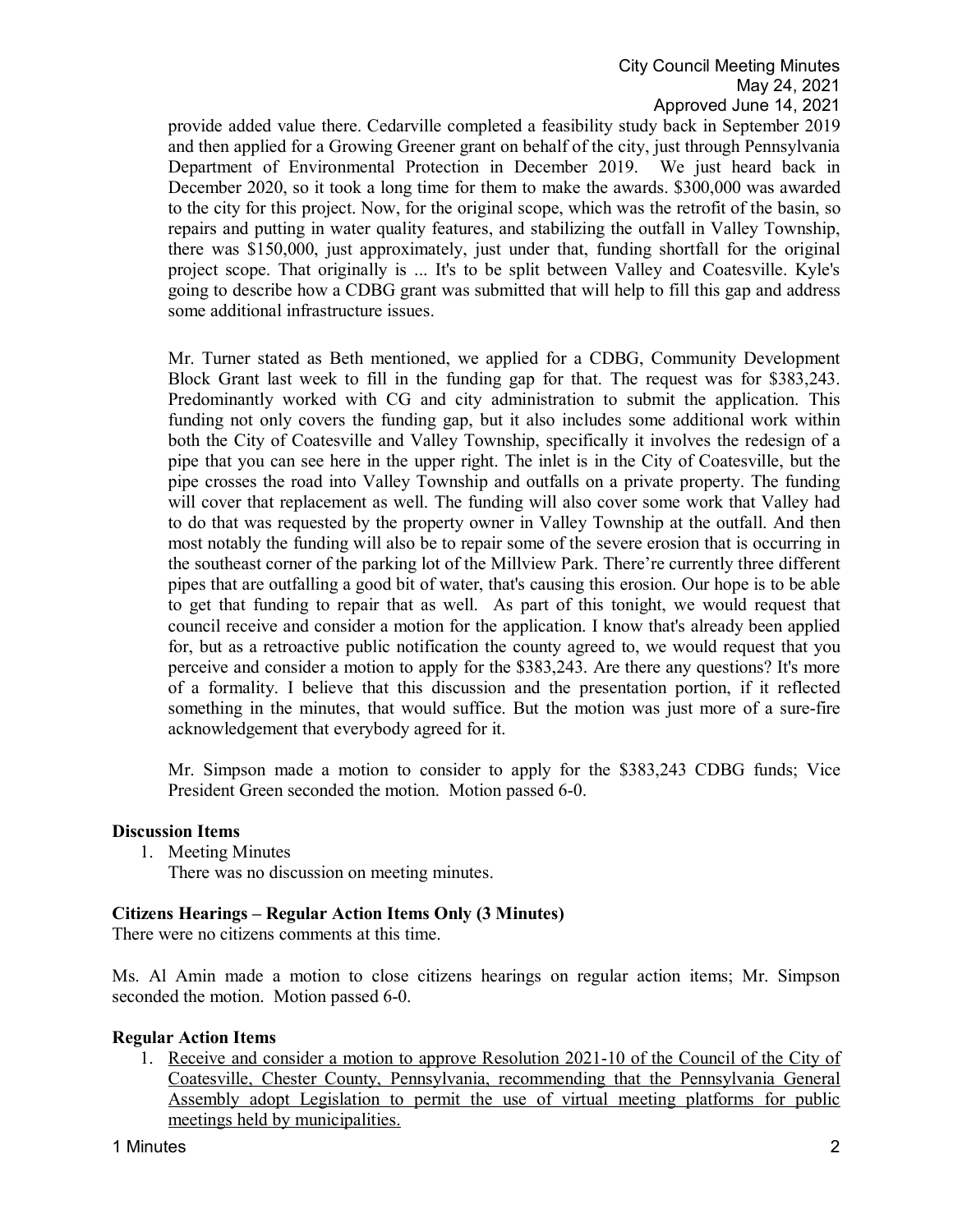Ms. Al Amin made a motion to approve Resolution 2021-10 of the Council of the City of Coatesville, Chester County, Pennsylvania, recommending that the Pennsylvania General Assembly adopt Legislation to permit the use of virtual meeting platforms for public meetings held by municipalities; Vice President Green seconded the motion. Motion passed 5-1. Mr. Simpson was the dissenting vote.

Mr. Verwey explained during COVID, legislation permitted municipalities to hold meetings remotely, such as this meeting everyone's participating in now. A number of municipalities have gotten together and are encouraging the General Assembly to adopt legislation that would allow municipalities to hold these meetings remotely going forward, if they chose to do so. They're not required to do so, buy they could do so. The belief being that, for the most part, it does offer an opportunity. It eliminates physical barriers to attendance, hopefully encourages attendance and participation. They wanted to have this option available to municipalities to use. There isn't currently anything that I'm aware of that's pending in the General Assembly. This is just a resolution to encourage that the General Assembly make that option available.

2. Receive and consider a motion to approve Resolution 2021-11 of the Council of the City of Coatesville, Chester County, Pennsylvania, in support of Pennsylvania Senate Bill No. 252 of 2021, providing for methods of publishing legal notices and advertising, including the use of a publicly accessible internet website of newspapers and publicly accessible internet websites of municipalities.

Ms. Al Amin made a motion to approve Resolution 2021-11 of the Council of the City of Coatesville, Chester County, Pennsylvania, in support of Pennsylvania Senate Bill No. 252 of 2021, providing for methods of publishing legal notices and advertising, including the use of a publicly accessible internet website of newspapers and publicly accessible internet websites of municipalities; Vice President Green seconded the motion. Motion passed 6-0.

Mr. Verwey explained this resolution is support of a legislation currently pending in the General Assembly, actually in the senate, originally in the senate, to allow for publishing of legal notices, such as meeting notices, those kind of things, electronically, as opposed to print. That would create a substantial savings for municipalities. I don't know if everyone realizes how much it costs, for example, when you're doing ordinance, to publish that. You pay by the line and it is a substantial expense. This would provide opportunities to take care of the ... you're meeting the legal publication requirements without print media, but using website of both the newspapers and the internet websites. I'm sure the newspapers will charge a fee of some kind to use their websites, but I would assume it would be substantially less. And the way the language is written in the bill, it would be an either/or. You would not necessarily have to do both. So, if you have a publicly accessible internet website for your municipality, you'd likely be able to satisfy the publication requirement by using that. There are certain exceptions, but for the most part it would be a net benefit financially, and that benefit to the municipality if this is passed by legislature and signed by the governor.

Councilperson Graves stated thank you. I think, as we're thinking about this, it's important to think about how much this city can advertise and how wide and how far, so using our city Facebook or making sure that if we updated on our website or publish a article online, that it just gets out far and broad. I do know that there's a significant amount of people in the community that use print, especially folks over 60. I mean, I think it should be fine to put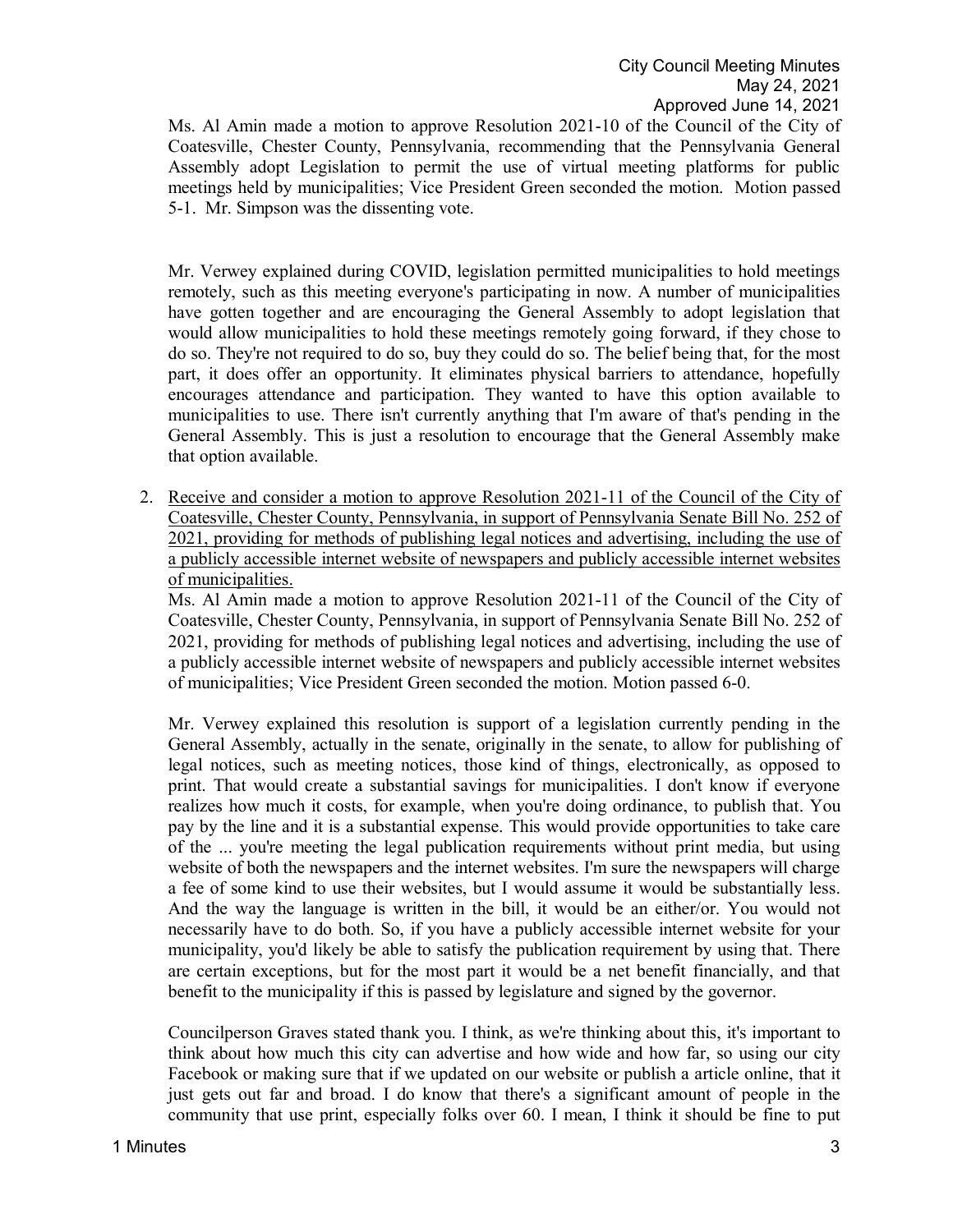online, but just getting it out broad and wide for ... We might have to do some marketing, a little bit, to get it out broad and wide, to make up for it not being in print.

3. Receive and consider a motion to approve Resolution 2021-12 of the Council of the City of Coatesville, Chester County, Pennsylvania Pursuant to the Ordinance 1332-2010, authorizing the City of Coatesville to enter a lease with Smoker Farms, LLC for the property located at 120 Pratts Dam Road, N/S Pratts Dam Road, West Brandywine Township, Chester County, Pennsylvania (Tax Parcel No. 29-08-5.5), for agricultural purposes for a one-year term with an annual rent payment of nine thousand five hundred and 00/100 dollars (\$9,500.00). Mr. Simpson made a motion to approve Resolution 2021-12 of the Council of the City of Coatesville, Chester County, Pennsylvania Pursuant to the Ordinance 1332-2010, authorizing the City of Coatesville to enter a lease with Smoker Farms, LLC for the property located at 120 Pratts Dam Road, N/S Pratts Dam Road, West Brandywine Township, Chester County, Pennsylvania (Tax Parcel No. 29-08-5.5), for agricultural purposes for a one-year term with an annual rent payment of nine thousand five hundred and 00/100 dollars (\$9,500.00); Mr. Folks seconded the motion. Motion passed 6-0.

Mr. Logan explained this is a resolution for county property. Just give me one minute, I have to pull it up. This is not part of your packet, because we just added it today. All right. As I said, this is a resolution authorizing the leasing of county property. For a number of years now we've had vacant property located at 120 Pratts Dam Road. That property has been used for farming by the Smoker Farms LLC. We have a tentative prospect that will be going on that particularly property probably in a year or two from now. But in the interim, the Smoker Farms LLC is requesting to farm that land, which is a substantial acreage of corn. They would like to resume the farming and the harvesting of that property. So this resolution is to ... resolution of the city council, City of Coatesville, pursuant to the ordinance number 1332- 2010 authorizing the City of Coatesville to enter a lease with Smoker Farms LLC for the property located at 120 Pratts Dam Road, West Brandywine Township, Chester County, Pennsylvania, tax parcel 29-08-5.5 for agricultural purposes for a one-year term, with an annual rental payment of \$9,500.

4. Receive and consider a motion to apply for a Community Development Block Grant with the Chester County Department of Community Development in the amount of \$383,243.00. Mr. Simpson made a motion to apply for a Community Development Block Grant with the Chester County Department of Community Development in the amount of \$383,243.00; Ms. Al Amin seconded the motion. Motion passed 6-0.

Mr. Folks made a motion to close action items; Vice President Green seconded the motion. Motion passed 6-0.

#### **Reports**

1. Solicitor

Mr. Verwey announced earlier this evening, during our executive session we discussed attorney-client privilege matters. But as a general overview of activities since our last meeting, I've engaged in real estate matters on behalf of the city, primarily involving leasing issues. I have advised staff and they city manager on zoning issues related to a number of properties within the city. I've also addressed potential litigation regarding properties within the city.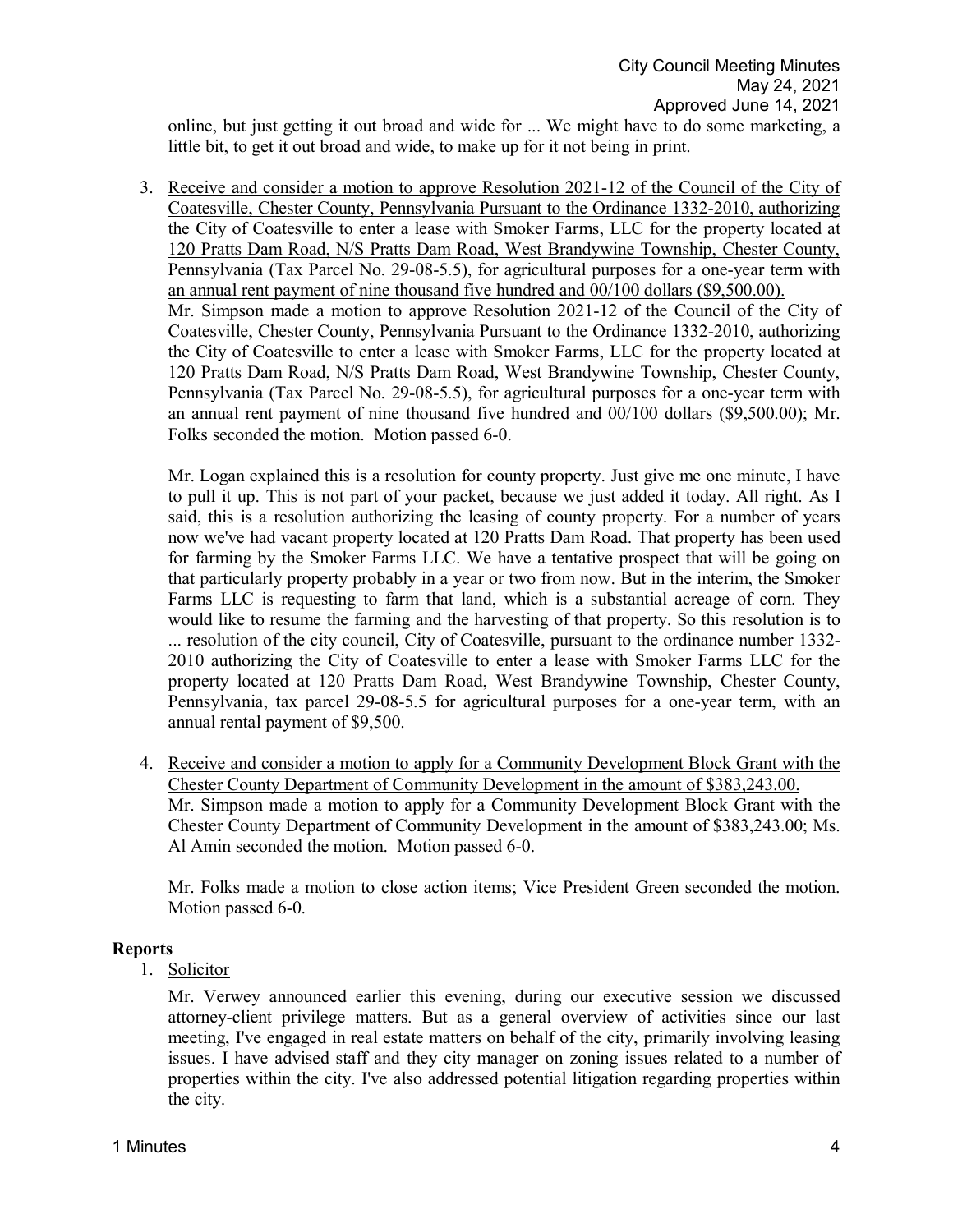# 2. City Manage

Mr. Logan announced earlier this evening you heard the presentation from Cedarville regarding the Millview Basin project. Thank you again, Kyle and Beth, for that. And hopefully we'll be successful. I see that Scott Piersol, who is the Valley Township manager, he is on with us this evening. Scott, thank you for your support and Mike Ellis' support, and the team over in Valley. We appreciate the partnership here. In addition to that, last week we had a wonderful opportunity that was presented to us by Coleen, who is our grant consultant with ECON partners. She made introductions to representatives from a organization called [Z-Fund Inc. 00:40:08] and Z-Fund Inc. is ... they are investors. They have participated in opportunities, all type of investments, and we were able to provide them with an opportunity or a brief snapshot of the city. As I mentioned, Coleen provided the introductions. They stopped here first for a brief meeting and overview of the city. And then shortly after, Sunny Huntzinger, myself, and joined by Sue Springsteen and our councilperson, Mr. Simpson gave them a brief oversight and tour of the city. Actually, Mr. Simpson was not part of that tour, but he ended up meeting them over at Sue Springsteen's location at 190 West, to get a tour of that building for the first time. And that's where the tour ended. And, Mr. Simpson, I don't know if you want to just share your comments on the building or the meeting with these potential investors.

I also want to give a shout out to one of our own City of Coatesville, Dave Phillips. He is the contractor, the painter contractor, for that particular building. Congratulations, David, you've done a great job in that building. It's amazing. And, no, my hat's off to you as well. Moving on to the community update. I was informed by West Chester University, which is great news, that our grant submission, which I shared with you all a couple of weeks ago, was approved, and students will begin working on our GIS and mapping service for the City of Coatesville. The idea is to create a city mapping overlay, if you will, that highlights the available space here in Coatesville, so we can market it better. Sunny and I have worked on this idea before. Actually, 2nd Century Alliance has a 3D mapping on their website, but this is going to be hopefully a step up. We'll be able to show developers what the possibilities are for open space here in Coatesville. And that can take the form of commercial locations, as well as residential. So we're very excited that we will be partnering with West Chester University on this. Susan Springsteen, once again, you're in the news. Susan was very instrumental in bringing this to the table, along with Julie Dietrich. Julie is the executive director for external relations over at West Chester University. Julie, we appreciate your support and we look forward to working with you and the students of West Chester University.

In addition to community update, you all have heard, Councilman Simpson was just on a community update last week, I think it was on the 20th, and he shared the news of the Grand Prix that's back in town. That will be September 17th and 18th. September 17th is the cruise night, and is a Friday evening. And the 18th is the day of the big event. This will be our fifth year and we're very excited about that moving forward. There will be opportunities for local vendors to rent space. We've done that in the past. Last, I think it was in 2019, we had over 15 vendors. So we're excited to open it up and there may be some new surprises in locations of where those vendors will be this year.

Moving on, the city will reunite with Kutztown University. We start our first workshop on June 8th. And, again, we're very excited. There's a number of entrepreneurs here in the City of Coatesville that we are looking forward to work with, help them expand and grow their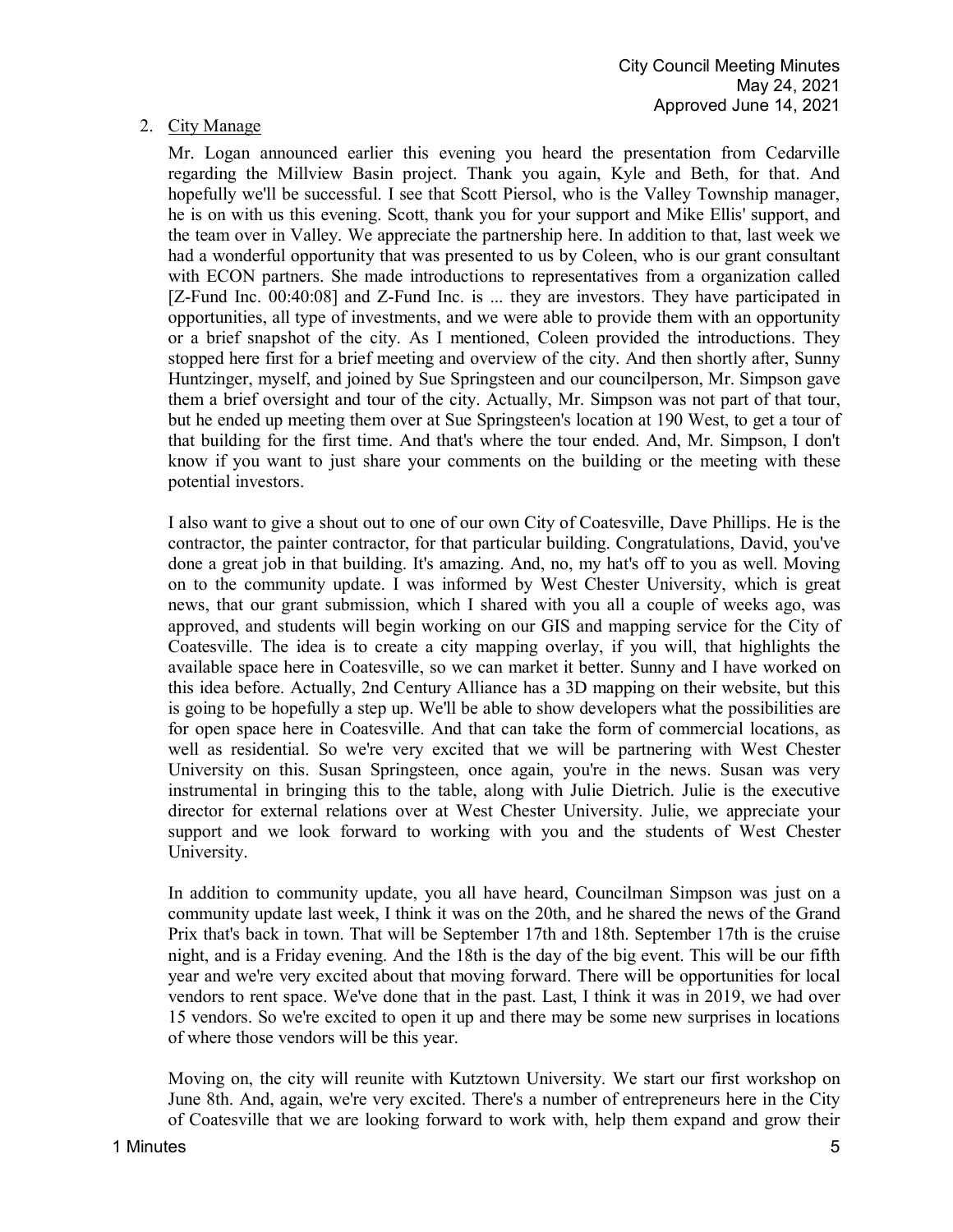business. And, again, thank you to Kutztown University for allowing us to partner along with Score this year in the efforts to raise more awareness for our local businesses, as well as help scale them up.

#### 3. Assistant City Manager

Mr. Huston apologized for not getting more word about Patton Park out ahead of time for you all. They did a lot of work that day. Had a nice picnic. They did have the basketball poles replaced by 2nd Century Alliance and David's Drive. And then our public works crew was out there to help do some cleanup work along with our police. I'm sure the chief may want to say something about that as well. Reminder that it is construction season, not just at 1382, but as we get notifications from the local utilities and PennDOT, that will let the city know through our social media accounts that there may be a delay, or a road change for you. The other one I have, just real quick, is to remind about the street sweeping. It has begun, so city residents should make sure to move their cars as appropriate for street sweeping. So those are the three I actually have for you.

4. Finance Director

Mr. Troutman wished everyone a good evening. The financial update is also brief, that through April, which is a third of the year, we have generally positive results and we continue to have some significant timing issues happening, but they generally are favorable. And unless there are any specific questions, that's really the update.

# **Citizens Hearings Non-Agenda Items Only (3 Minutes)**

There were no citizens comments on non-agenda items.

Mr. Simpson made a motion to close citizens hearings on non-agenda items; Mr. Folks seconded the motion. Motion passed 6-0.

# **Special Events**

There were no special events at this time.

# **Council Comments**

Mr. Simpson welcomed everybody here tonight. Mr. Logan ruined my little speech about the 190 West Lincoln Highway. But that's okay, I'll go over it again, that it's kind of a last-minute thing. I was asked if I wanted to take a quick tour of it and I couldn't get there quick enough. The place, they've done an outstanding job and this, they had a potential investor that they were showing what can be done to take old and mix it with new. And just from what I've seen, it's amazing the job that they've done. I just can't say enough. I mean, it's the first commercial building that we've had in over 50 years and it really looks good. I mean, it's amazing on the inside though, you mean. I was in the old G. O. Carlson building when they were trying to sell it and, I mean, it was disgusting. And then to look at it now, I mean, you shake your head and say, "That's not the same building. It can't be the same building." But they've done an amazing job with it. Other than that, we can get out of here pretty early, so I'll keep my mouth shut. Thank you.

Mr. Folks thanked everybody for joining us tonight. Wow. To the residents of the second ward, thank you for letting me do my thing. And to the council, thank you for letting me do my thing. Have a good night. Be blessed.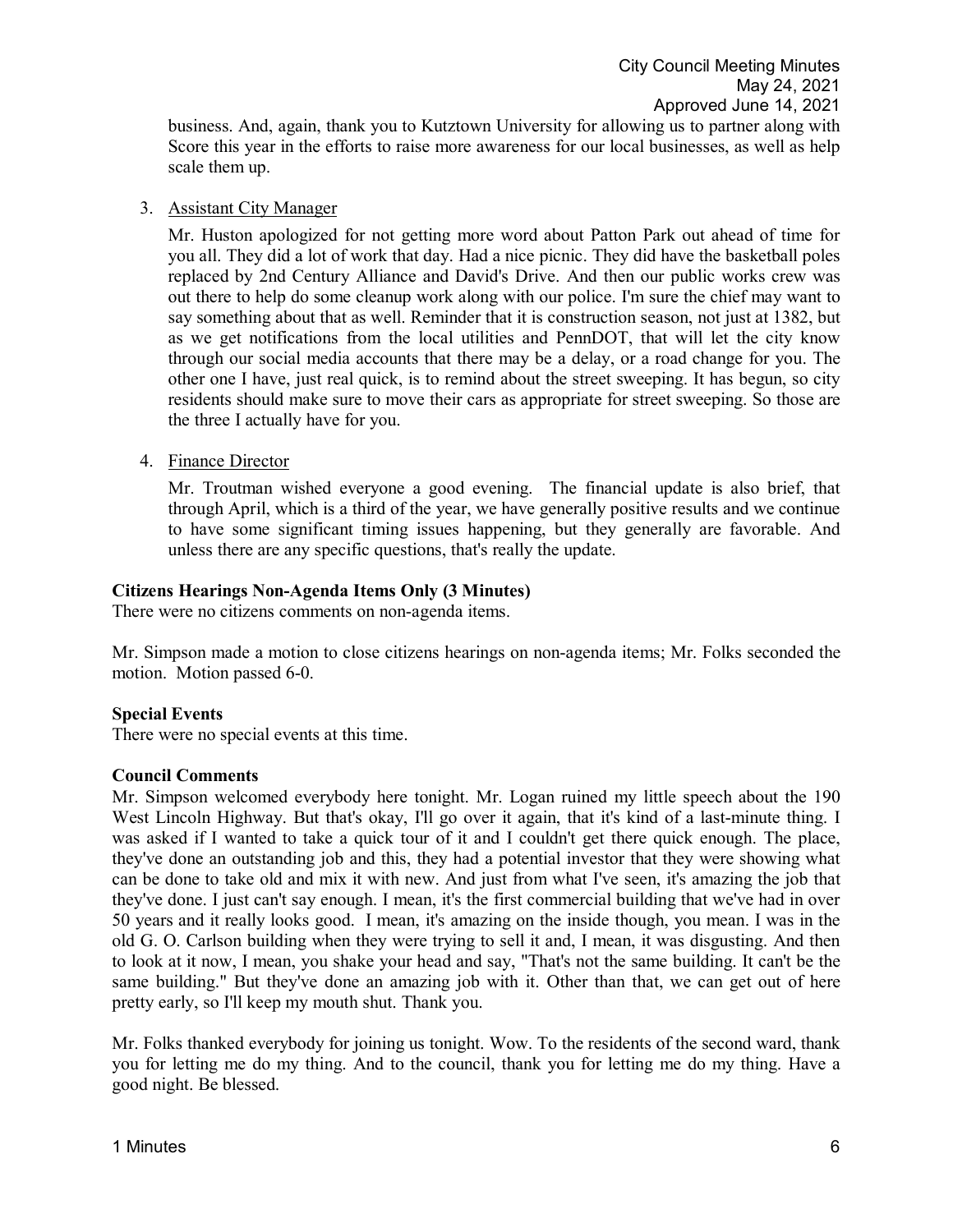# City Council Meeting Minutes May 24, 2021 Approved June 14, 2021

Councilperson Graves wished everyone a good evening, I should say. We thank you for everybody who has joined with Zoom. It looks like we were able to spread it around pretty well, because a ton of folk joined. I see a lot of new names on here, so thank you guys for all of that. Mr. Logan, you mentioned the 3D mapping and mapping of open space and marketing that to developers. I think it's important to know that there's a model for community members to have control over land through a nonprofit called Community Land Trust. This is a shared equity and community home ownership and community asset. It allows homes to remain permanently affordable, because the Land Trust, the nonprofit Land Trust owns the land and buys land, like all the land that would be on the 3D map, or as much as it can, and enters into long-term lease with tenants, to make them become homeowners. Community Land Trust are often used to make housing permanently affordable in communities, but also can be used for commercial and retail property. It really does balance the interest of residents who live in community, and also the public interest of promoting wealth and economic growth in communities. If anyone has any questions about Land Trust, please feel free to reach out to me, and we can start talking about how we can get community members together through Land Trust to own all of the land on 3D mapping, because that would ideal. Thank you, guys, and have a great and blessed night.

Ms. Al Amin wished everyone a good evening. I just want to thank everybody for coming. I too see a lot of new names on here. I hope folks that aren't vaccinated come out Thursday and if they can't make it Thursday, I hope they can get to New Life to get vaccinated. Even know the county as a whole is dropping in numbers, Coatesville continues to rise. We are up to 1,189 positive cases and we have added an additional death. So, Coatesville is not really following the path that Chester County as a whole is following. I hope everybody continues to stay safe, wear your mask, get vaccinated if you're not vaccinated, and have a good night.

Vice President Green wished everyone a good evening. I too am encouraged by seeing so many new names on the Zoom. My belief is that the virtual has allowed more people to attend our meetings. However, these last few weeks there's been so much Facebook meetings about what the city is doing or not doing. And, like I said, I'm encouraged that people are on, but I'm not encouraged by the fact that they're not asking the questions or participating in citizens hearings. Because, so much misinformation is disseminated out on Facebook all the time. We know when it comes to developing in our community, we've been waiting, and hoping, and praying, and moving, and there's so much going on. I just encourage the participation, because in coming to the meetings you will then begin to find out what is going on for real. Don't get caught up in the things that you hear that people are speaking, and they're speaking out of ... I'm going to say the word ignorance. And when I say ignorance, it's because they're not knowing. I think people like Sue Springsteen, who post her stuff and even makes the comments to clarify what is going on in the city, there's a lot going on. But when it comes to development, the city is not a developer. We're not in charge for developing any of these projects. The city has incentives that we're trying to offer, that's what the Opportunity Zone was about, trying to attract the developers. We, as community, if we can see that word unity in there, have to understand that we have to play our part. I'd like to thank again Arlene Miles and her group for all the cleanups week after week that they're doing. I really want to bring her here and ask to acknowledge her, and the young people, for their sacrifice that they're making cleaning up the city. I tell you what is so discouraging is, when they clean it up, the next day we see [inaudible 00:59:19] and trash, and stuff just put there to replace it. We have responsibility, as a community. I think sometimes people forget that even though we sit up here, or even though we're here holding these seats, we live here in the community. We're just as concerned, if not more so, wanting to make sure that we are making a difference, that we are doing and pushing what our constituency wants. I'm just encouraged by having the people on, but I would encourage more participation. Ask questions. We